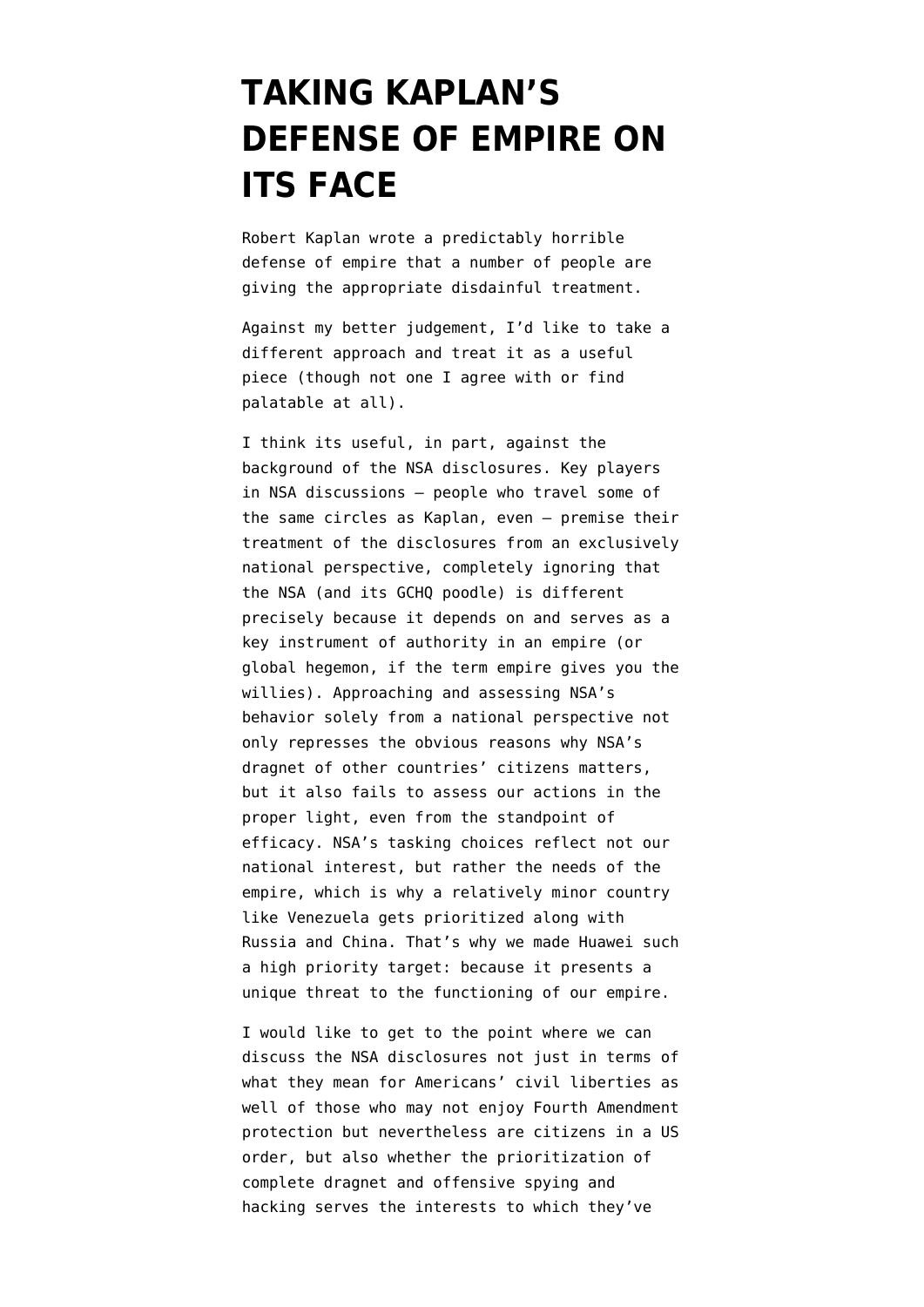been put, that of the American global hegemon.

And here's where I think Kaplan, in spite of his racism and paternalism and selective history, serves a useful role at this point in time. He claims, cherry picking from history, that only empires can provide order.

> Throughout history, governance and relative safety have most often been provided by empires, Western or Eastern. Anarchy reigned in the interregnums.

And then he asks whether or not America can afford to sustain its own empire.

> Nevertheless, the critique that imperialism constitutes bad American foreign policy has serious merit: the real problem with imperialism is not that it is evil, but rather that it is too expensive and therefore a problematic grand strategy for a country like the United States. Many an empire has collapsed because of the burden of conquest. It is one thing to acknowledge the positive attributes of Rome or Hapsburg Austria; it is quite another to justify every military intervention that is considered by elites in Washington.

> Thus, the debate Americans should be having is the following: *Is an imperiallike foreign policy sustainable?*

## [snip]

Once that caution is acknowledged, the debate gets really interesting. To repeat, the critique of imperialism as expensive and unsustainable is not easily dismissed.

Perhaps predictably Kaplan dodges his own question, never seriously answering it. Instead of answering the question that he admits might have answers he doesn't much like, he instead spends a bunch of paragraphs, in all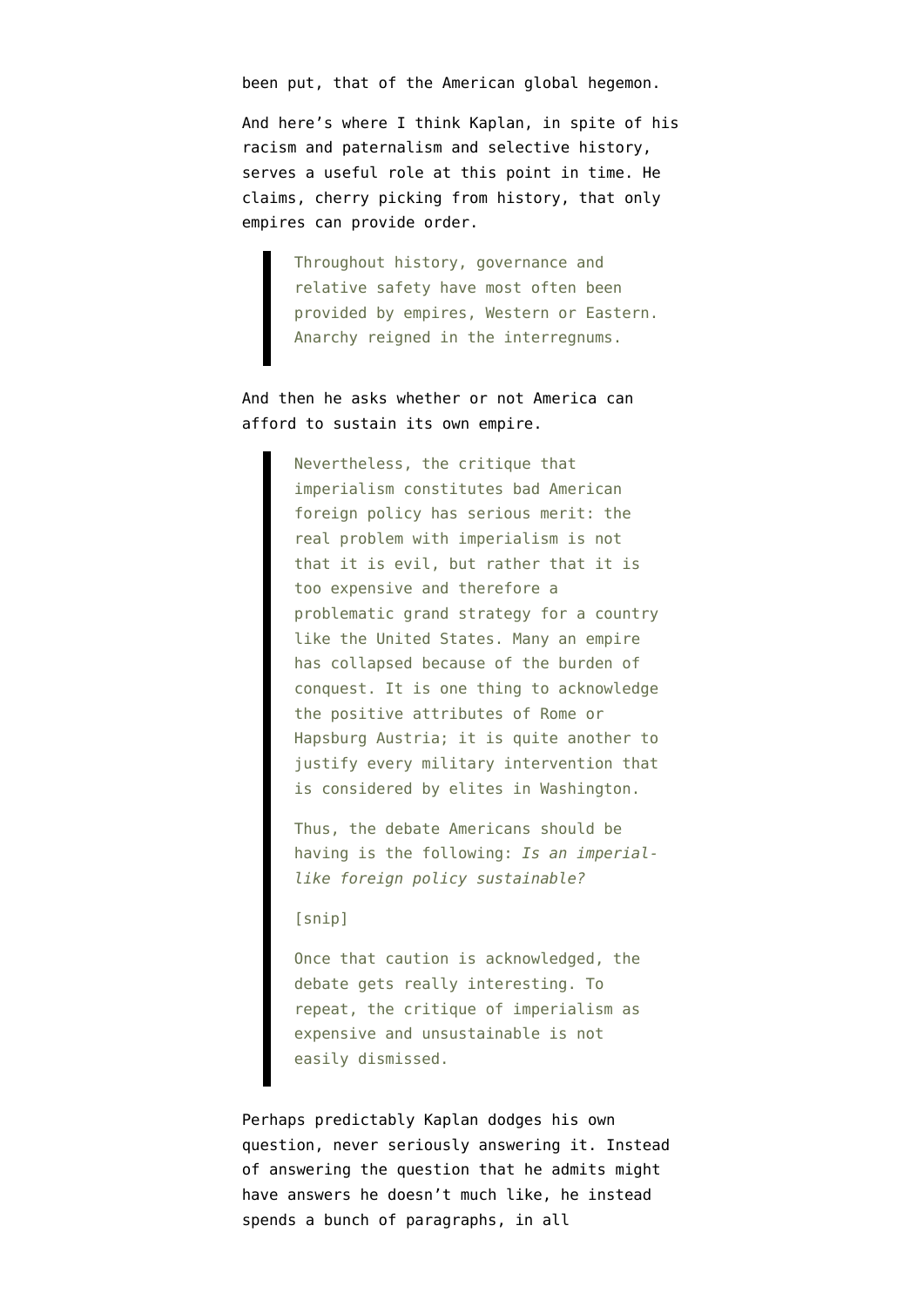seriousness, arguing that Obama is pursuing a post-Imperial presidency.

> Rather than Obama's post-imperialism, in which the secretary of state appears like a lonely and wayward operator encumbered by an apathetic White House, I maintain that a tempered imperialism is now preferable.

> No other power or constellation of powers is able to provide even a fraction of the global order provided by the United States.

And by dodging his own question by launching a partisan attack, Kaplan avoids a number of other questions. Not just whether the American empire is sustainable, but whether there's something about the means of American empire that has proven ineffective (which is really a different way of asking the same question). Why did Iraq end up being such catastrophe? Why did we lose the Arab Spring, in all senses of the word? Why, even at a time when the US still acts as global hegemon, is instability rising?

There are some underlying reasons, like climate change, that the imperialists would like to distinguish from our oil-based power and the dollar exchange it rests on.

But even more, I think, the imperialists would like to ignore how neoliberalism has gutted the former source of our strength, our manufacturing, has led us to increased reliance on Intellectual Property, and has not offered the people in our realm of influence the stability Kaplan claims empire brings. People can't eat, they can't educate their children, they can't retire because of the policies Kaplan and his buddies have pushed around the world. And the US solution to this is more trade pacts that just further instantiate IP as a core value, regardless of how little it serves those people who can't eat.

The NSA is intimately a part of this, of course.